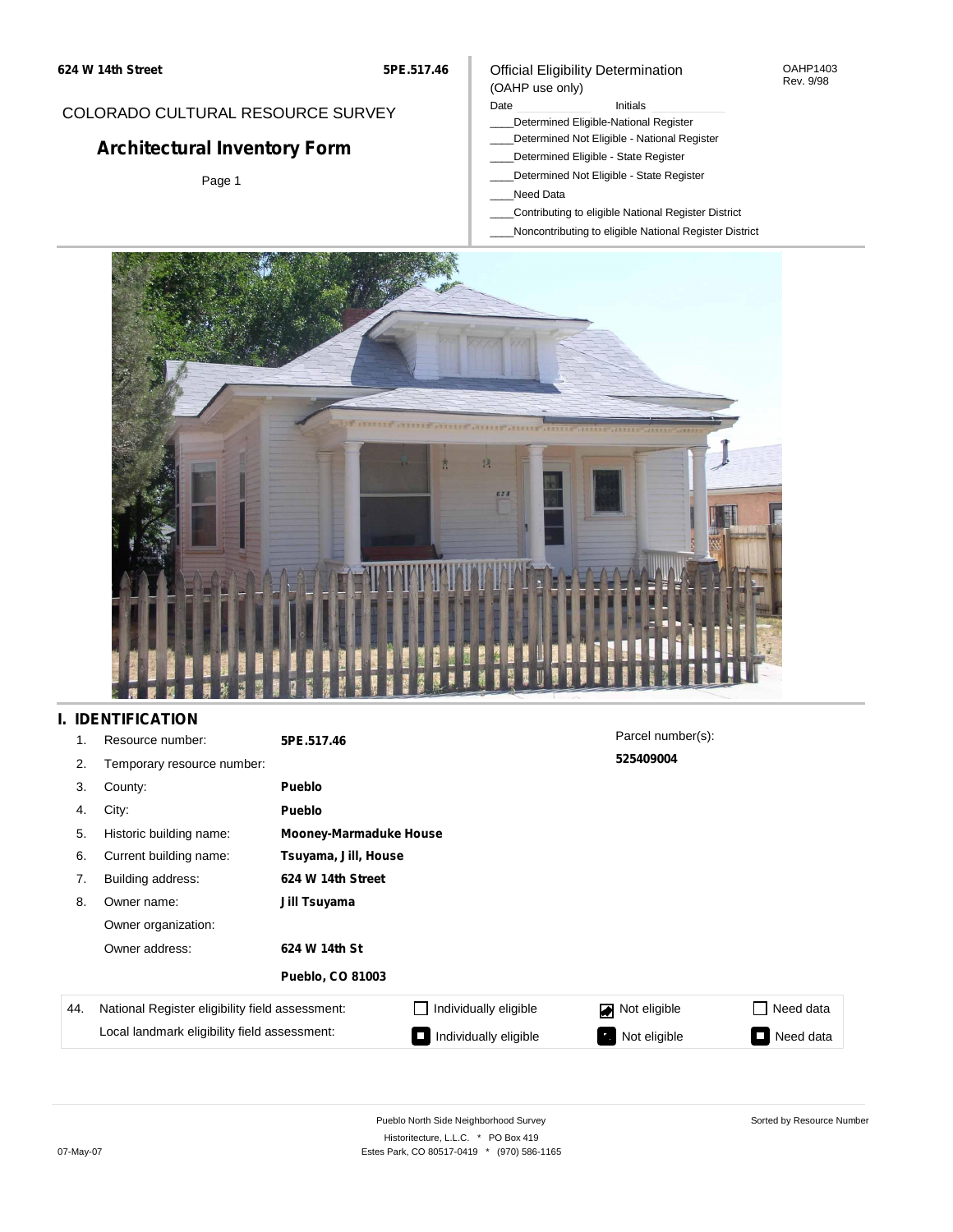Sorted by Resource Number

### **Architectural Inventory Form**

Page 2

### **II. GEOGRAPHIC INFORMATION**

| 9.  | P.M.<br>6th         |     |    |           | Township:              |                         | <b>20S</b>                  |    |    |           | Range:            | 65W |         |
|-----|---------------------|-----|----|-----------|------------------------|-------------------------|-----------------------------|----|----|-----------|-------------------|-----|---------|
|     | <b>NW</b>           | 1/4 | οf | <b>NW</b> | 1/4                    | of NW                   | 1/4                         | of | SE | 1/4       | of Section        |     | 25      |
| 10. | UTM reference zone: |     |    | 13        |                        |                         |                             |    |    |           |                   |     |         |
|     | Easting:            |     |    |           | 533645                 |                         |                             |    |    | Northing: |                   |     | 4236716 |
| 11. | USGS quad name:     |     |    |           |                        | <b>Northeast Pueblo</b> |                             |    |    | Scale:    |                   |     | 7.5     |
|     | Year:               |     |    |           | 1974)                  |                         | 1961 (Photorevised 1970 and |    |    |           |                   |     |         |
| 12. | $Lot(s)$ :          |     |    |           | Lot 7; Block 41        |                         |                             |    |    |           |                   |     |         |
|     | Addition:           |     |    |           | <b>County Addition</b> |                         |                             |    |    |           | Year of addition: |     | 1869    |

13. Boundary description and justification:

The boundary, as described above, contains but does not exceed the land historically associated with this property.

Metes and bounds exist:

П

### **III. ARCHITECTURAL DESCRIPTION**

| 14. | Building plan (footprint, shape):    | <b>Rectangular Plan</b>                              |                       |
|-----|--------------------------------------|------------------------------------------------------|-----------------------|
|     | Other building plan descriptions:    |                                                      |                       |
| 15. | Dimensions in feet (length x width): | 1,104 square feet                                    |                       |
| 16. | Number of stories:                   | 1                                                    |                       |
| 17. | Primary external wall material(s):   | <b>Wood/Horizontal Siding</b><br><b>Wood/Shingle</b> | Other wall materials: |
| 18. | Roof configuration:                  | <b>Hipped Roof</b>                                   |                       |
|     | Other roof configurations:           |                                                      |                       |
| 19. | Primary external roof material:      | <b>Asphalt Roof/Composition Roof</b>                 |                       |
|     | Other roof materials:                |                                                      |                       |
| 20. | Special features:                    | Fence                                                |                       |
|     |                                      | Chimney                                              |                       |
|     |                                      | <b>Porch</b>                                         |                       |
|     |                                      | <b>Roof Treatment/Dormer</b>                         |                       |
|     |                                      | <b>Roof Treatment/Flared Eave</b>                    |                       |
|     |                                      | <b>Window/Stained Glass</b>                          |                       |

#### 21. General architectural description:

Oriented to the north, this house rests on a random-laid sandstone foundation, encased in concrete. White-painted, horizontal wood siding, with 1-by-4-inch cornerboards, clads the exterior walls. Windows are 1-over-1-light, double-hung sash, with white**painted wood frames, aluminum-frame storm windows, and pink-painted wood surrounds. A 3-sided, canted bay protrudes** from the center of the east elevation; above it is a large pediment. A larger, rectangular, front-gabled bay protrudes from the center of the west elevation. A stained-glass hopper or awning window opens just west of the principal doorway. A hipped-roof porch spans most of the front (north) façade. Square-cut wood shingles cover the portion of the porch below the floor and the column pedestals. The balustrade features closely spaced, square balusters. White-painted, round, Doric columns support the porch roof. Beneath the porch roof is a dentiled cornice, with evenly spaced modillions. Two concrete steps approach the porch west of center. The principal doorway also opens west of center. It hosts a 4-panel, 1-light, glass-in-wood-frame door, with a wrought-iron grille over the light. It is protected behind a white vinyl-frame storm door. Another doorway, hosting a 5-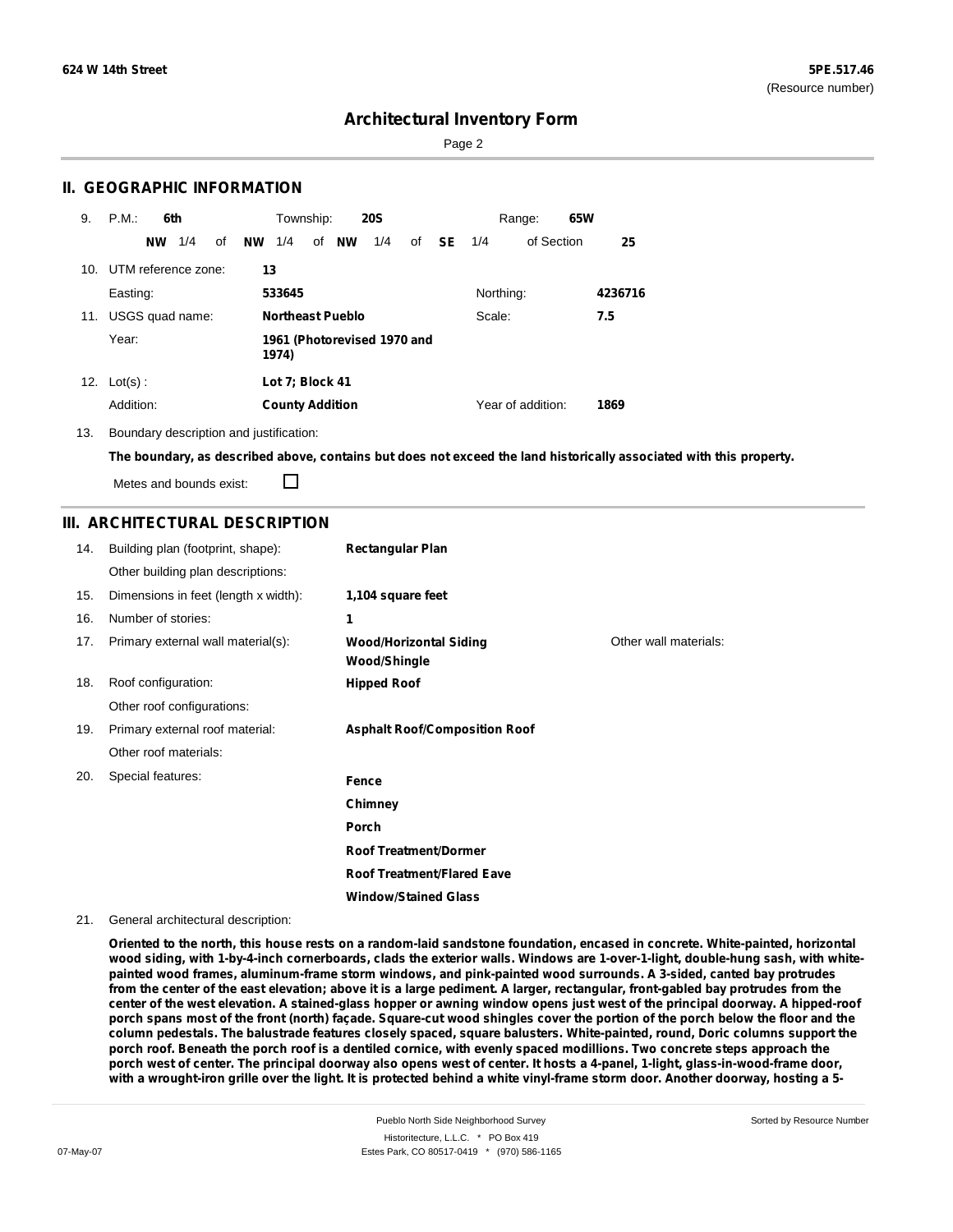Sorted by Resource Number

## **Architectural Inventory Form**

Page 3

panel wood door, opens in a small, shed-roofed structure protruding from the rear (south) elevation. Gray-green, interlocking asphalt shingles cover the hipped main roof and all other roof surfaces. White-painted fascia, with protruding cornice, and soffit, with evenly spaced modillions, box the flared eaves. A hipped-roof dormer protrudes from the north-facing slope. It hosts a band of hopper or awning windows with cottage-style glazing. The glass has been painted white. A tall, red-brick chimney, **with corbelled cap, protrudes from the roof's south-facing slope.**

22. Architectural style:

22. **Late 19th And 20th Century Revivals/Classic Cottage**

Other architectural styles:

Building type:

23. Landscape or special setting features:

This property is located on terrain sloping downward from northwest to southeast, with an elevation of around 4,700 feet above mean sea level. The neighborhood features modest, one- and two-story houses. Setbacks from West 14th Street are generally the same on this block. This property is situated on the south side of West 14th Street, between 616-620 West 14th Street to the east and 1316-1320 West Street to the west. Gravel covers the strip separating the sidewalk from the street. A planted-grass yard, with mature landscaping, covers the property. Enclosing the front yard is a wood picket fence, and a wood privacy fence **delimits the back yard.**

- 24. Associated buildings, features or objects:
	- 1 : Type: **Shed 1 (east)**

|    | Describe: | A small storage shed is located along the southern edge of the lot, east of Shed 2. Oriented to<br>the north, the building appears to lack a formal foundation. Sheets of asphalt, pressed into a<br>faux red-brick pattern, clad the exterior walls. Framing the walls are white-painted, 1-by-4-inch<br>cornerboards. A doorway opens east of center in the front (north) elevation. It lacks a door.<br>Sheets of asphalt cover the shed roof.   |
|----|-----------|-----------------------------------------------------------------------------------------------------------------------------------------------------------------------------------------------------------------------------------------------------------------------------------------------------------------------------------------------------------------------------------------------------------------------------------------------------|
| 2: | Type:     | Shed 2 (west)                                                                                                                                                                                                                                                                                                                                                                                                                                       |
|    | Describe: | A small storage shed is located along the southern edge of the lot, west of Shed 2. Oriented to<br>the north, the building rests on small concrete slabs. Blue-painted sheets of plywood, with<br>white-painted 1-by-4-inch cornerboards, clad the exterior walls. A doorway opens in the east<br>end of the north elevation. It hosts a doorway of the same construction as the exterior walls.<br>Sheets of galvanized metal cover the shed roof. |

#### **IV. ARCHITECTURAL HISTORY**

| 25. | Date of Construction:  | Estimate: | Actual: | 1904                                                                                                                                                                                                                                                        |
|-----|------------------------|-----------|---------|-------------------------------------------------------------------------------------------------------------------------------------------------------------------------------------------------------------------------------------------------------------|
|     | Source of Information: |           |         | Pueblo County Office of Tax Assessor. Property information card [internet].                                                                                                                                                                                 |
| 26. | Architect:             | unknown   |         |                                                                                                                                                                                                                                                             |
|     | Source of information: |           |         |                                                                                                                                                                                                                                                             |
| 27. | Builder:               | unknown   |         |                                                                                                                                                                                                                                                             |
|     | Source of information: |           |         |                                                                                                                                                                                                                                                             |
| 28. | Original Owner:        | unknown   |         |                                                                                                                                                                                                                                                             |
|     | Source of information: |           |         |                                                                                                                                                                                                                                                             |
| 29. | Construction history:  |           |         |                                                                                                                                                                                                                                                             |
|     |                        |           |         | According to Pueblo County Tax Assessor records, this house was constructed in 1904. An analysis of the style, materials, and<br>historical records corroborates this date. The only notable alteration has been the construction of the small, shed-roofed |

**structure off the rear (south) elevation.**

30. Location: **original** Date of move(s):

### **V. HISTORICAL ASSOCIATIONS**

| 31.  | Original use(s):     | <b>Single Dwelling</b> |
|------|----------------------|------------------------|
| -32. | Intermediate use(s): | <b>Single Dwelling</b> |

Pueblo North Side Neighborhood Survey Historitecture, L.L.C. \* PO Box 419 07-May-07 **Estes Park, CO 80517-0419** \* (970) 586-1165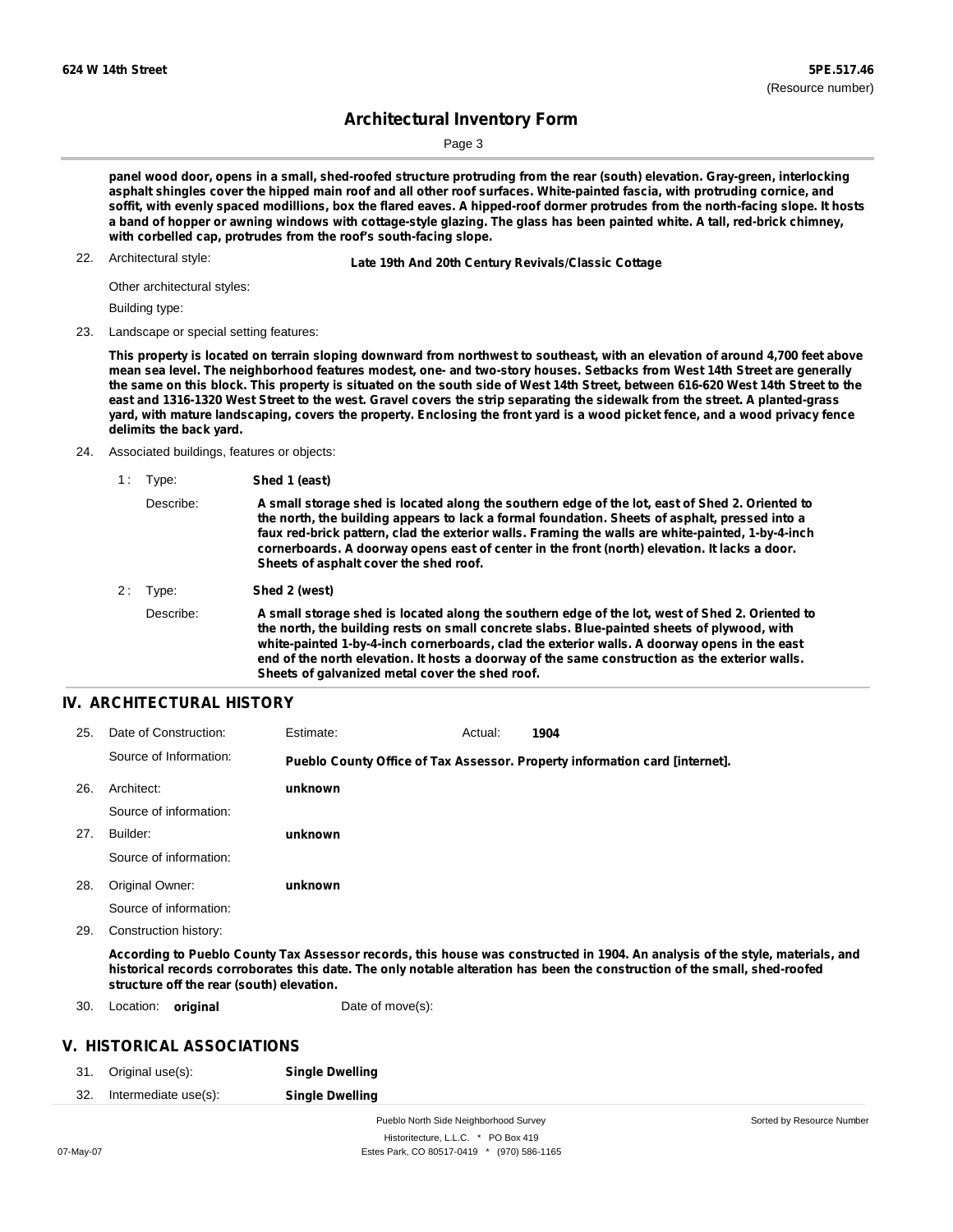| ٠ |  |
|---|--|
|   |  |

| $-32.$ | Intermediate use(s): | .490<br><b>Single Dwelling</b> |
|--------|----------------------|--------------------------------|
|        | 33. Current use(s):  | <b>Single Dwelling</b>         |
|        | 34. Site type(s):    | Residence                      |

35. Historical background:

The first resident of this house, constructed in 1904, appears to have been Mary Mooney, widow of Michael Mooney. She lived here with her son, William. Mary was born in Canada around 1859. She appears to have operated a small truck farm and **ranching operation with William.**

Around 1914, Vincent P. Marmaduke purchased this property and resided here with his wife, Sophie W. Marmaduke. Vincent was born in Virginia around 1858. He married Sophie circa 1898. She was born in Missouri around 1866. Vincent Marmaduke **was a city policeman and Sophie was a music teacher. They resided here until prior to 1925.**

Theodore R. Schreiber purchased this property around 1925 and resided here with his wife, Clara I Schreiber. Theodore died in **1930. Clara remained here until her own death on December 27, 1952.**

Living here around 1955 was Isabelle Marie Bayuk. She was born on December 19, 1910. Her children included Martin J. Bayuk, Josephine "Pepper" Rhinehart, Barbara Busch, Tonette Eisele and Fred Eisele. She moved from this address prior to 1960 and **died on March 5, 1989.**

In 1960, the owner and resident was Silas F. Jones. Charles A. and Melan Fenderbosch purchased this property in 1976, selling it in 1993 to Jeffrey S. and Melanie Osterman. Jeffrey Osterman sold the house and lot to Trisha A. Pena a little more than a year later. In 1996, Kimberly K. Tsuyama acquired the property from Pena, selling it to Kimberly A. and Jason Darby in 2001. Jill **Tsuyama, the current owner and resident, purchased the house and lot in 2002.**

Sources of information: 36.

**Pueblo County Office of Tax Assessor. Property information card [internet].**

**Pueblo City Directory. Pueblo, Co.; Salt Lake City; Kansas City, Mo.; and others: R.L. Polk & Co, consulted 1886 through 2003.**

**Sanborn Fire Insurance Maps (for Pueblo, Colorado). New York: Sanborn Map and Publishing Co., 1883, 1886, 1889, 1893, 1904-05, 1904-51, and 1904-52.**

**U.S. Census of 1910. Precinct 10, Pueblo, Pueblo County, Colorado. Series T624, roll 124, p. 35.**

**U.S. Census of 1910. Precinct 5, Pueblo, Pueblo County, Colorado. Series T624, roll 124, p. 145.**

**"Schreiber (Cara [sic] I.)" [obituary]. Pueblo Chieftain, 28 December 1952, p. 8A.**

**"Isabelle Marie (Hegler) Bayuk" [obituary]. Pueblo Chieftain, 7 March 1989, p. 7A.**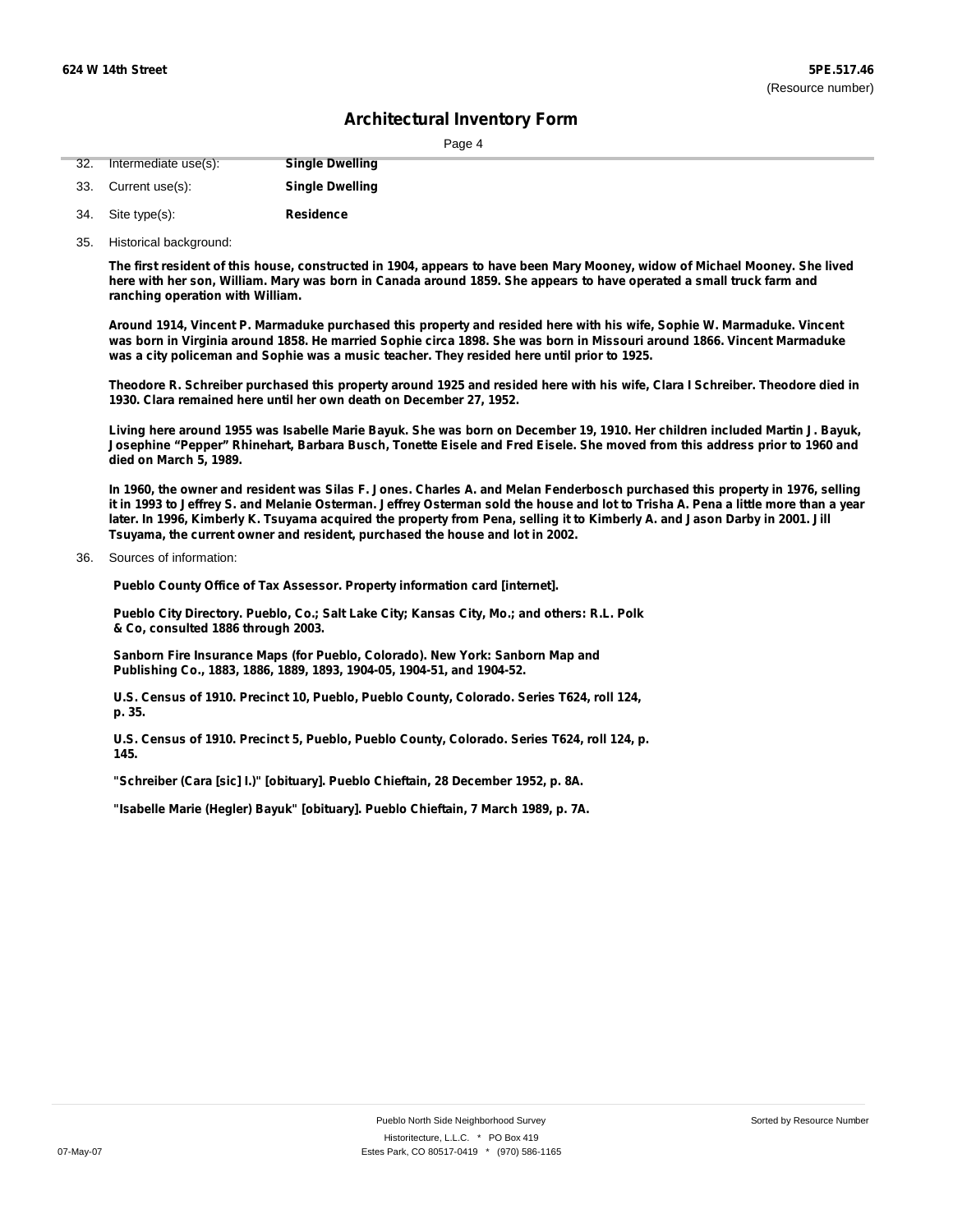Sorted by Resource Number

# **Architectural Inventory Form**

Page 5

|     | <b>VI. SIGNIFICANCE</b>                                                                                                                                                                                                                                                               |  |  |  |  |  |
|-----|---------------------------------------------------------------------------------------------------------------------------------------------------------------------------------------------------------------------------------------------------------------------------------------|--|--|--|--|--|
| 37. | Local landmark designation:<br>Yes $\Box$<br>No.                                                                                                                                                                                                                                      |  |  |  |  |  |
|     | Designation authority:                                                                                                                                                                                                                                                                |  |  |  |  |  |
|     | Date of designation:                                                                                                                                                                                                                                                                  |  |  |  |  |  |
| 38. | Applicable National Register criteria:                                                                                                                                                                                                                                                |  |  |  |  |  |
|     | A. Associated with events that have made a significant contribution to the broad pattern of our history.                                                                                                                                                                              |  |  |  |  |  |
|     | B. Associated with the lives of persons significant in our past.                                                                                                                                                                                                                      |  |  |  |  |  |
|     | C. Embodies the distinctive characteristics of a type, period, or method of construction, or represents the work<br>◙<br>of a master, or that possess high artistic values, or represents a significant and distinguished entity whose<br>components may lack individual distinction. |  |  |  |  |  |
|     | D. Has yielded, or may be likely to yield, information important in history or prehistory.                                                                                                                                                                                            |  |  |  |  |  |
|     | Qualifies under Criteria Considerations A through G (see manual).                                                                                                                                                                                                                     |  |  |  |  |  |
|     | Does not meet any of the above National Register criteria.                                                                                                                                                                                                                            |  |  |  |  |  |
|     | <b>Pueblo Standards for Designation:</b>                                                                                                                                                                                                                                              |  |  |  |  |  |
|     | <u>1a. History</u>                                                                                                                                                                                                                                                                    |  |  |  |  |  |
|     | Have direct association with the historical development of the city, state, or nation; or<br>$\overline{\phantom{a}}$ .                                                                                                                                                               |  |  |  |  |  |
|     | <u>1b. History</u>                                                                                                                                                                                                                                                                    |  |  |  |  |  |
|     | Be the site of a significant historic event; or<br>$\Box$                                                                                                                                                                                                                             |  |  |  |  |  |
|     | 1c. History<br>Have direct and substantial association with a person or group of persons who had influence on society.<br>$\sim$                                                                                                                                                      |  |  |  |  |  |
|     | 2a. Architecture                                                                                                                                                                                                                                                                      |  |  |  |  |  |
|     | Embody distinguishing characteristics of an architectural style or type; or<br>$\overline{\phantom{a}}$                                                                                                                                                                               |  |  |  |  |  |
|     | 2b. Architecture                                                                                                                                                                                                                                                                      |  |  |  |  |  |
|     | Be a significant example of the work of a recognized architect or master builder, or<br>$\overline{\phantom{a}}$                                                                                                                                                                      |  |  |  |  |  |
|     | 2c. Architecture                                                                                                                                                                                                                                                                      |  |  |  |  |  |
|     | Contain elements of architectural design, engineering, materials, craftsmanship, or artistic merit which represent a<br>$\mathcal{L}_{\mathcal{A}}$<br>significant or influential innovation;                                                                                         |  |  |  |  |  |
|     | 2d. Architecture                                                                                                                                                                                                                                                                      |  |  |  |  |  |
|     | Portray the environment of a group of people or physical development of an area of the city in an era of history<br>$\mathcal{L}_{\mathcal{A}}$<br>characterized by a distinctive architectural style.                                                                                |  |  |  |  |  |
|     | 3a. Geography                                                                                                                                                                                                                                                                         |  |  |  |  |  |
|     | Have a prominent location or be an established, familiar, and orienting visual feature of the contemporary city, or<br>П                                                                                                                                                              |  |  |  |  |  |
|     | 3b. Geography                                                                                                                                                                                                                                                                         |  |  |  |  |  |
|     | Promote understanding and appreciation of Pueblo's environment by means of distinctive physical characteristics<br>or rarity; or                                                                                                                                                      |  |  |  |  |  |
|     | 3c. Geography                                                                                                                                                                                                                                                                         |  |  |  |  |  |
|     | Make a special contribution to Pueblo's distinctive character.<br>О                                                                                                                                                                                                                   |  |  |  |  |  |
|     | Not Applicable                                                                                                                                                                                                                                                                        |  |  |  |  |  |
|     | Does not meet any of the above Pueblo landmark criteria.<br>$\overline{\phantom{a}}$                                                                                                                                                                                                  |  |  |  |  |  |
| 39. | Area(s) of Significance:<br><b>Architecture</b>                                                                                                                                                                                                                                       |  |  |  |  |  |
| 40. | Period of Significance:<br>1904                                                                                                                                                                                                                                                       |  |  |  |  |  |
| 41. | National:<br>Level of significance:<br>State<br>Local<br>$\overline{\phantom{a}}$                                                                                                                                                                                                     |  |  |  |  |  |

Pueblo North Side Neighborhood Survey Historitecture, L.L.C. \* PO Box 419 07-May-07 Estes Park, CO 80517-0419 \* (970) 586-1165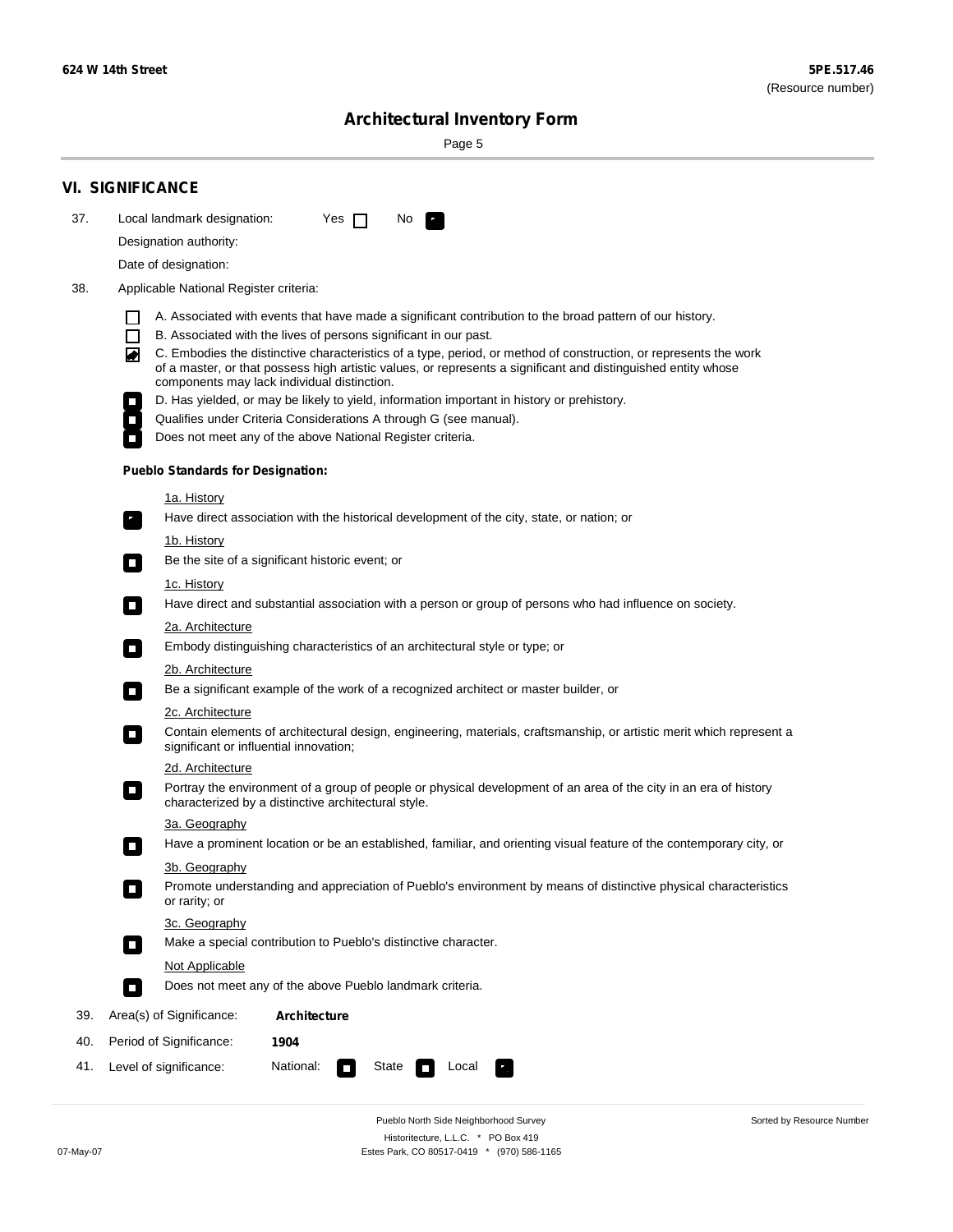Page 6

#### 42. Statement of significance:

This property is historically significant under Pueblo Local Landmark criterion 1A for its association with the development of Pueblo's North Side Neighborhood, when more architecturally sophisticated buildings like this one, the product of an emerging professional and entrepreneurial class, joined the smaller, plainer dwellings originally constructed here. As well, the house is architecturally significant under National Register criterion C (Pueblo Local Landmark criterion 2A) as an example of a Classic Cottage. However, the levels of architectural and historical significance, combined with physical integrity, are not to the extent that this property would qualify for individual listing in the National Register of Historic Places, the Colorado State Register of Historic Properties, or as a City of Pueblo Landmark. It is, nonetheless, a contributing **resource within any potential historic district.**

43. Assessment of historic physical integrity related to significance:

Constructed in 1904, this building exhibits a high level of physical integrity relative to the seven aspects of integrity as defined by the National Park Service and the Colorado Historical Society: location, setting, design, materials, workmanship, feeling, and association. The only notable alteration has been the construction of small structure on the rear elevation. This **property retains sufficient physical integrity to convey its architectural and historical significance.**

#### **VII. NATIONAL REGISTER ELIGIBILITY ASSESSMENT**

National Register eligibility field assessment: 44. Local landmark eligibility field assessment:

**Individually eligible Not eligible Not eligible Need data** 

No<sub>D</sub>

**Individually eligible Not eligible** Not eligible **Need data** 

45. Is there National Register district potential? Yes

**Pueblo's North Side Neighborhood represents the evolution of the city's professional middle and upper classes. Its diversity of architectural styles and forms directly represents the city's changing economic and cultural climates. As well, the neighborhood is distinctive because it appears to have evolved independently of the area's dominant industry, steel manufacturing.** Discuss:

 $\blacksquare$ 

Yes Yes No

 $No$  N/A

 $N/A$   $\Box$ 

If there is National Register district potential, is this building contributing:



### **VIII. RECORDING INFORMATION**

| 47. | Photograph numbers): | <b>CD-ROM Photo Disc: North Side Photos</b><br>File Name(s): 14thstw624                                                       |
|-----|----------------------|-------------------------------------------------------------------------------------------------------------------------------|
|     | Negatives filed at:  | <b>Special Collections</b><br><b>Robert Hoag Rawlings Public Library</b><br>100 East Abriendo Avenue<br>Pueblo, CO 81004-4290 |
| 48. | Report title:        | <b>Pueblo North Side Neighborhood Survey</b>                                                                                  |
| 49. | $Date(s)$ :          | 07/13/05                                                                                                                      |
| 50. | Recorder(s):         | <b>Adam Thomas</b>                                                                                                            |
| 51. | Organization:        | Historitecture, L.L.C.                                                                                                        |
| 52. | Address:             | <b>PO Box 419</b>                                                                                                             |
|     |                      | Estes Park, CO 80517-0419                                                                                                     |
| 53. | Phone number(s):     | (970) 586-1165                                                                                                                |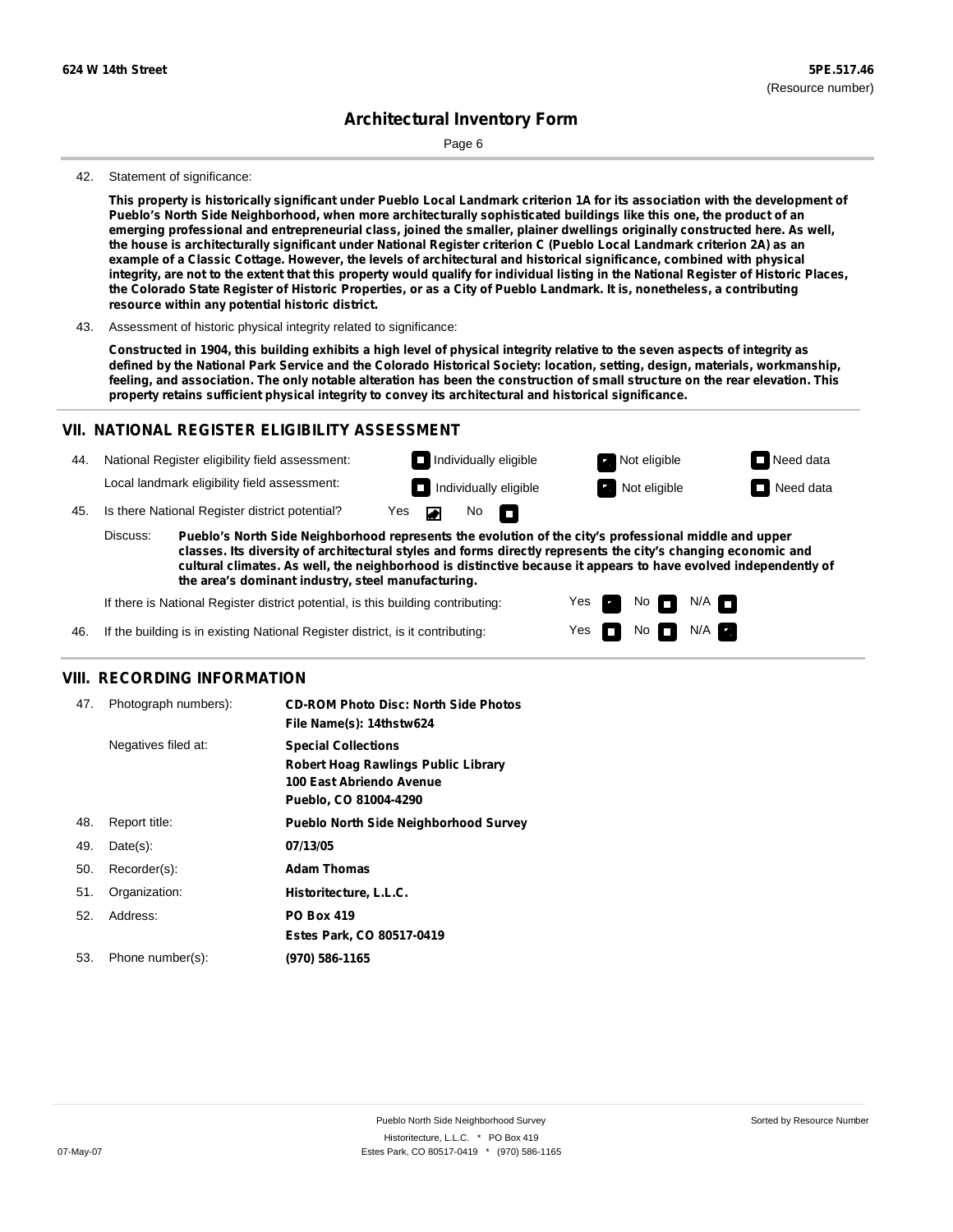Page 7